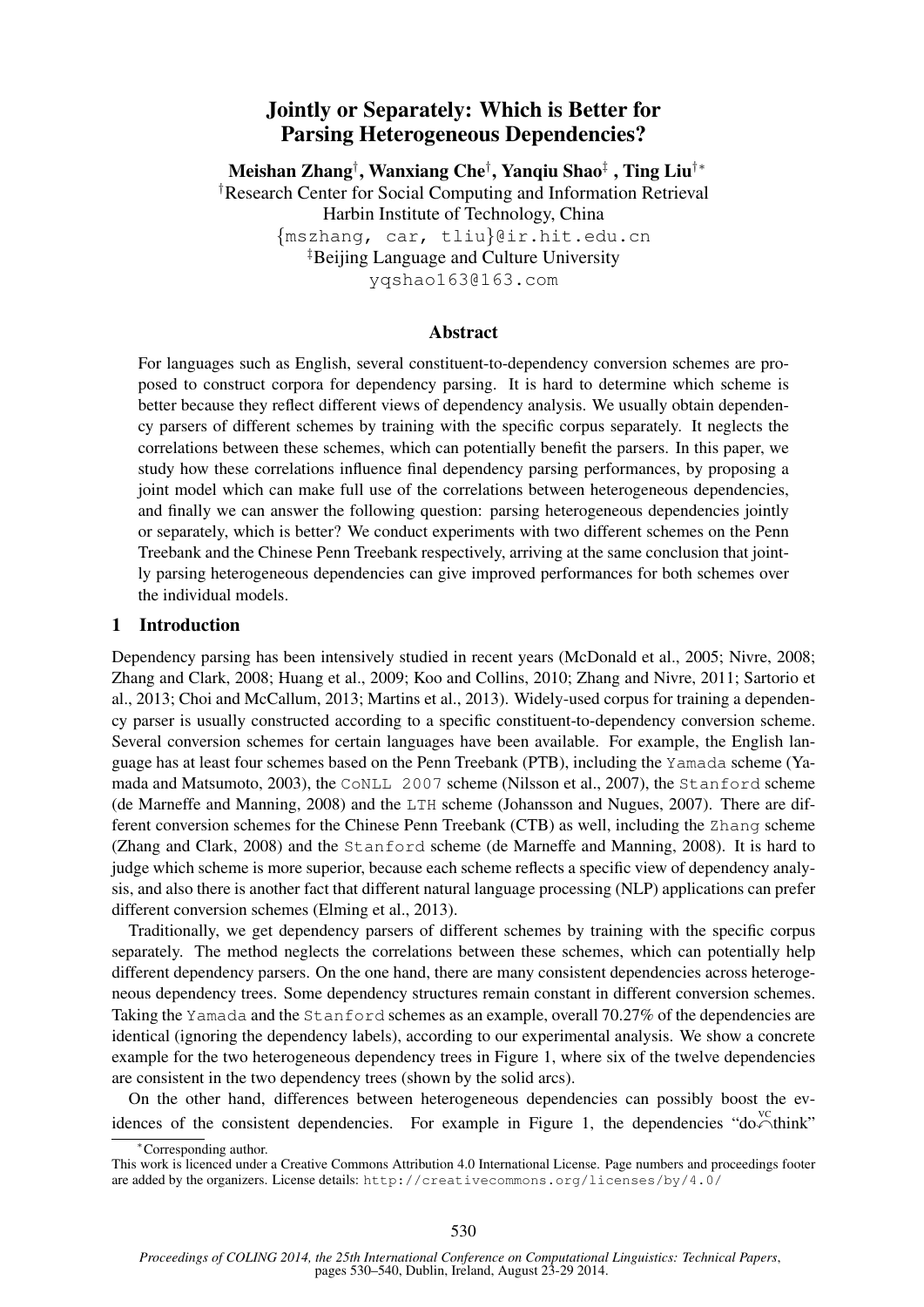

Figure 1: An example to show the differences and similarities of two dependency schemes. The above dependency tree is based on the Yamada scheme, while the below dependency tree is based on the Stanford scheme. The solid arcs show the consistent dependencies between the two dependency trees, while the dashed arcs show the differences between the two trees.

and "We $\bigtriangleup$ think" from the two trees can both be potential evidences to support the dependency "think $\sim$ at". Another example, the label "PMOD" from the Yamada scheme and the label "pobj" from the Stanford scheme on a same dependency "at $\sim$ point" can make it more reliable than one alone.

In this paper, we investigate the influences of the correlations between different dependency schemes on parsing performances. We propose a joint model to parse heterogeneous dependencies from two schemes simultaneously, so that the correlations can be fully used by their interactions in a single model. Joint models have been widely studied to enhance multiple tasks in NLP community, including joint word segmentation and POS-tagging (Jiang et al., 2008; Kruengkrai et al., 2009; Zhang and Clark, 2010), joint POS-tagging and dependency parsing (Li et al., 2011; Hatori et al., 2011), and the joint word segmentation, POS-tagging and dependency parsing (Hatori et al., 2012). These models are proposed over pipelined tasks. We apply the joint model into parallel tasks, and parse heterogeneous dependencies together. To our knowledge, we are the first work to investigate joint models on parallel tasks.

We exploit a transition-based framework with global learning and beam-search decoding to implement the joint model (Zhang and Clark, 2011). The joint model is extended from a state-of-the-art transition-based dependency parsing model. We conduct experiments on PTB with the Yamada and the Stanford schemes, and also on CTB 5.1 with the Zhang and the Stanford schemes. The results show that our joint model gives improved performances over the individual baseline models for both schemes on both English and Chinese languages, demonstrating positive effects of the correlations between the two schemes. We make the source code freely available at http://sourceforge.net/ projects/zpar/,version0.7.

#### 2 Baseline

Traditionally, the dependency parsers of different schemes are trained with their corpus separately, using a state-of-the-art dependency parsing algorithm (Zhang and Clark, 2008; Huang et al., 2009; Koo and Collins, 2010; Zhang and McDonald, 2012; Choi and McCallum, 2013). In this work, we exploit a transition-based arc-standard dependency parsing model combined with global learning and beam-search decoding as the baseline. which is initially proposed by Huang et al. (2009). In the following, we give a detailed description of the model.

In a typical transition-based system for dependency parsing, we define a transition state, which consists of a stack to save partial-parsed trees and a queue to save unprocessed words. The parsing is performed incrementally via a set of transition actions. The transition actions are used to change contents of the stack and the queue in a transition state. Initially, a start state has an empty stack and all words of a sentence in its queue. Then transition actions are applied to the start state, and change states step by step. Finally, we arrive at an end state with only one parsed tree on the stack and no words in the queue. We score each state by its features generated from the historical actions.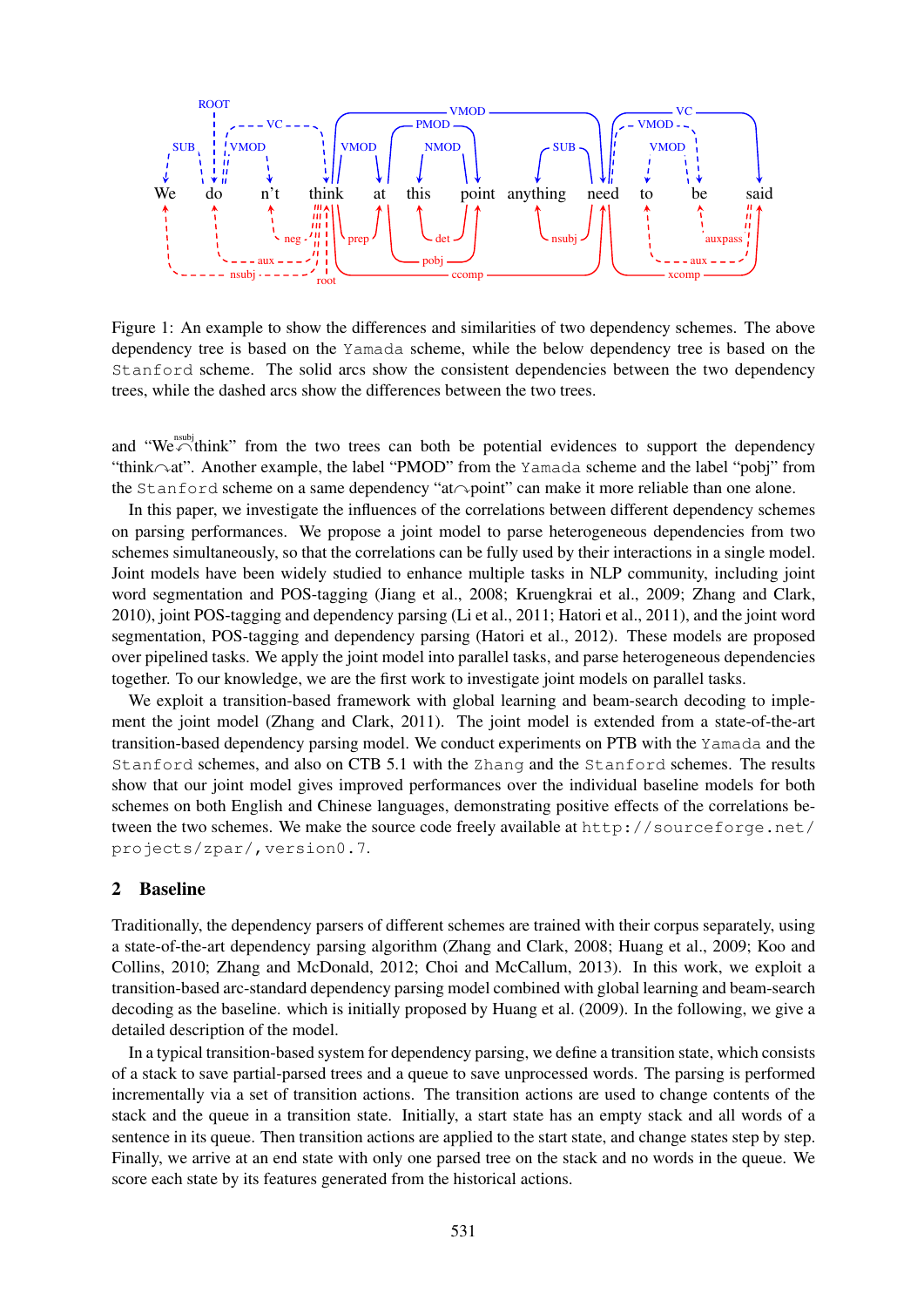

(a) Arc-standard dependency parsing model for a single dependency tree



(b) The joint model based on arc-standard dependency parsing for two dependency trees

Figure 2: Illustrations for the baseline dependency parsing model and our proposed joint model.

In the baseline arc-standard transition system, we define four kinds of actions, as shown in Figure 2(a). They are *shift* (SH), *arc-left with dependency label* l (AL(l)), *arc-right with dependency label* l (AR(l)) and *pop-root* (PR), respectively. The *shift* action shifts the first element  $Q_0$  of the queue onto the stack; the action  $arc$ -left with dependency label l builds a left arc between the top element  $S_0$  and the second top element  $S_1$  on the stack, with the dependency label being specified by  $l$ ; the action *arc-right with dependency label* l builds a right arc between the top element  $S_0$  and the second top element  $S_1$  on the stack, with the dependency label being specified by l; and the *pop-root* action defines the root node of a dependency tree when there is only one element on the stack and no element in the queue.

During decoding, each state may have several actions. We employ a fixed beam to reduce the search space. The low-score states are pruned from the beam when it is full. The feature templates in our baseline are shown by Table 1, referring to *baseline feature templates*. We learn the feature weights by the averaged percepron algorithm with early-update (Collins and Roark, 2004; Zhang and Clark, 2011).

#### 3 The Proposed Joint Model

The aforementioned baseline model can only handle a single dependency tree. In order to parse multiple dependency trees for a sentence, we usually use individual dependency parsers. This method is not able to exploit the correlations across different dependency schemes. The joint model to parse multiple dependency trees with a single model is an elegant way to exploit these correlations fully. Inspired by this, we make a novel extension to the baseline arc-standard transition system, arriving at a joint model to parse two heterogeneous dependency trees for a sentence simultaneously.

In the new transition system, we double the original transition state of one stack and one queue into two stacks and two queues, as shown by Figure 2(b). We use stacks  $S^a$  and  $S^b$  and queues  $Q^a$  and  $Q^b$ to save partial-parsed dependency trees and unprocessed words for two schemes  $a$  and  $b$ , respectively. Similarly, the transition actions are doubled as well. We have eight transition actions, where four of them are aimed for scheme  $a$ , and the other four are aimed for scheme  $b$ . The concrete action definitions are similar to the original actions, except an additional constraint that actions should be operated over the corresponding stack and queue of scheme a or b.

We assume that the actions to build a specific tree of scheme a are  $A_1^a A_2^a \cdots A_n^a$ , and the actions to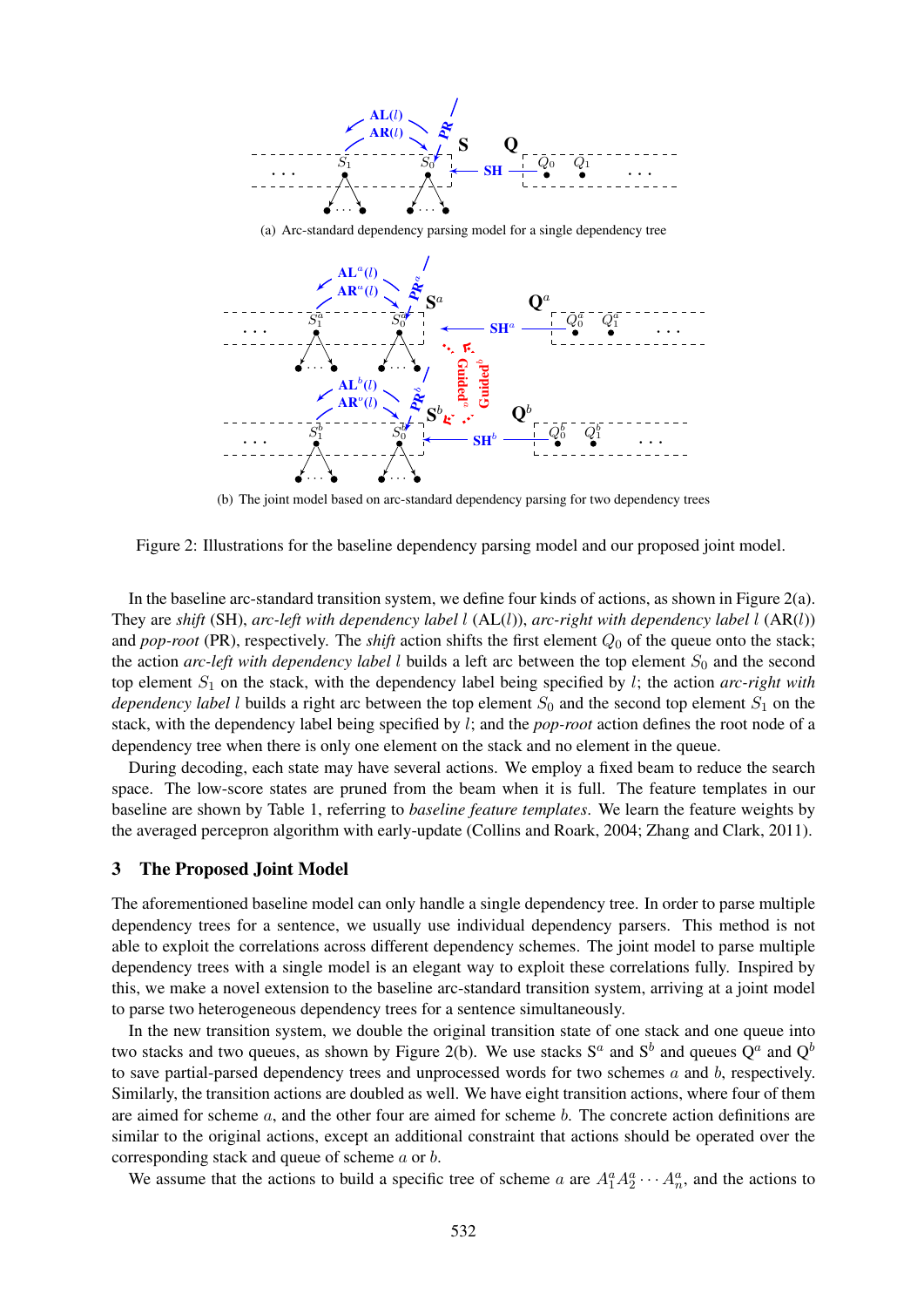| <b>Baseline feature templates</b>                                                                                                                           |
|-------------------------------------------------------------------------------------------------------------------------------------------------------------|
| Unigram features                                                                                                                                            |
| $S_0w$ $S_0t$ $S_0wt$ $S_1w$ $S_1t$ $S_1wt$ $N_0w$ $N_0t$ $N_0wt$ $N_1w$ $N_1t$ $N_1wt$                                                                     |
| Bigram features                                                                                                                                             |
| $S_0w \cdot S_1w$ $S_0w \cdot S_1t$ $S_0t \cdot S_1w$ $S_0t \cdot S_1t$ $S_0w \cdot N_0w$ $S_0w \cdot N_0t$ $S_0t \cdot N_0w$ $S_0t \cdot N_0t$             |
| Second-order features                                                                                                                                       |
| $S_{0l}w$ $S_{0r}w$ $S_{0l}t$ $S_{0r}t$ $S_{0l}l$ $S_{0r}l$ $S_{1l}w$ $S_{1r}w$ $S_{1l}t$ $S_{1r}t$ $S_{1l}l$ $S_{1r}l$                                     |
| $S_{0l2}w$ $S_{0r2}w$ $S_{0l2}t$ $S_{0r2}t$ $S_{0l2}l2$ $S_{0r2}l2$ $S_{1l2}w$ $S_{1r2}w$ $S_{1l2}t$ $S_{1r2}t$ $S_{1l2}l2$ $S_{1r2}l2$                     |
| Third-order features                                                                                                                                        |
| $S_0 t \cdot S_{0l} t \cdot S_{0l2} t$ $S_0 t \cdot S_{0r} t \cdot S_{0r2} t$ $S_1 t \cdot S_{1l} t \cdot S_{1l2} t$ $S_1 t \cdot S_{1r} t \cdot S_{1r2} t$ |
| $S_0t\cdot S_1t\cdot S_0t \quad S_0t\cdot S_1t\cdot S_{0l2}t \quad S_0t\cdot S_1t\cdot S_{0r}t \quad S_0t\cdot S_1t\cdot S_{0r2}t$                          |
| $S_0 t \cdot S_1 t \cdot S_{1l} t$ $S_0 t \cdot S_1 t \cdot S_{1l2} t$ $S_0 t \cdot S_1 t \cdot S_{1r} t$ $S_0 t \cdot S_1 t \cdot S_{1r2} t$               |
| Valancy features                                                                                                                                            |
| $S_0 w v_l$ $S_0 t v_l$ $S_0 w v_r$ $S_0 t v_r$ $S_1 w v_l$ $S_1 t v_l$ $S_1 w v_r$ $S_1 t v_r$                                                             |
| Label set features                                                                                                                                          |
| $S_0 w s_r$ $S_0 t s_r$ $S_0 w s_l$ $S_0 t s_l$ $S_1 w s_l$ $S_1 t s_l$                                                                                     |
| Proposed new feature templates for the joint model                                                                                                          |
| Guided head features                                                                                                                                        |
| $S_0w \cdot h_{guide}$ $S_0t \cdot h_{guide}$ $S_0wt \cdot h_{guide}$ $S_1w \cdot h_{guide}$ $S_1t \cdot h_{guide}$ $h_{guide}$                             |
| Guided label features                                                                                                                                       |
| $S_0w \cdot S_0l_{guide}$ $S_0t \cdot S_0l_{guide}$ $S_0wt \cdot S_0l_{guide}$ $S_1w \cdot S_0l_{guide}$ $S_1t \cdot S_0l_{guide}$ $S_0l_{guide}$           |
| $S_0w \cdot S_1l_{guide}$ $S_0t \cdot S_1l_{guide}$ $S_0wt \cdot S_1l_{guide}$ $S_1w \cdot S_1l_{guide}$ $S_1t \cdot S_1l_{guide}$ $S_1l_{guide}$           |

Table 1: Feature templates for the baseline and joint models, where w denotes the word; t denotes the POS tag;  $v_l$  and  $v_r$  denote the left and right valencies; l denotes the dependency label;  $s_l$  and  $s_r$  denotes the label sets of the left and right children; the subscripts  $l$  and  $r$  denote the left-most and the right-most children, respectively; the subscripts l2 and r2 denote the second left-most and the second right-most children, respectively;  $h_{guide}$  denotes the head direction of the top two elements on the processing stack in the other tree;  $l_{guide}$  denotes the label of the same word in the other tree.

build a specific tree of scheme b for the same sentence are  $A_1^b A_2^b \cdots A_n^b$ . We use  $ST_0^a ST_1^a \cdots ST_n^a$  and  $ST_0^b ST_1^b \cdots ST_n^b$  to denote the historical states for the two action sequences, respectively. A sequence of actions should consist of  $A_1^a A_2^a \cdots A_n^a$  and  $A_1^b A_2^b \cdots A_n^b$  in a joint model. However, one question that needs to be answered is that, for a joint state  $(ST_i^a, ST_j^b)$ , which action should be chosen as the next step to merge the two action sequences into one sequence,  $A_{i+1}^a$  or  $A_{j+1}^b$ ? To resolve the problem, we employ a parameter  $t$  to limit the next action in the joint model. When  $t$  is above zero, an action for scheme  $b$ can be applied only if the last action of scheme  $a$  is  $t$  steps in advance. For example, the action sequence is  $A_1^a A_1^b A_2^a A_2^b \cdots A_n^a A_n^b$  when  $t = 1$ . t can be negative as well, denoting the reverse constraints.

In the joint model, we extract features separately for the two dependency schemes. When the next action is aimed for scheme  $a$ , we will extract features from  $S<sup>a</sup>$  and  $Q<sup>a</sup>$ , according to *baseline feature templates* in Table 1. In order to make use of the correlations between the two dependency parsing trees, we introduce several new feature templates, shown in Table 1 referring to *proposed new feature templates for the joint model*. The new features are based on two kinds of atomic features: the guided head  $h_{quide}$ and the guided dependency label  $l_{guide}$ . Assuming that the currently processing scheme is  $a$ , when the top two elements ( $S_0^a$  and  $S_1^a$ ) have both found their heads in Guided<sup>b</sup> (the partial-parsed trees of scheme b), we can fire the atomic feature  $h_{quide}$ , which denotes the arc direction between  $S_0$  and  $S_1$  in Guide<sup>b</sup>  $(S_0^S S_1, S_0^S S_1$  or other). When  $S_0^a$  or  $S_1^a$  has its dependency label in Guided<sup>b</sup>, we can fire the atomic feature  $l_{guide}$ , which denotes the dependency label of  $S_0^a$  or  $S_1^a$  in Guided<sup>b</sup>. Similarly we can extract the  $h_{guide}$  and  $l_{guide}$  from Guide<sup>a</sup> when we are processing scheme b. When t is infinite, we always have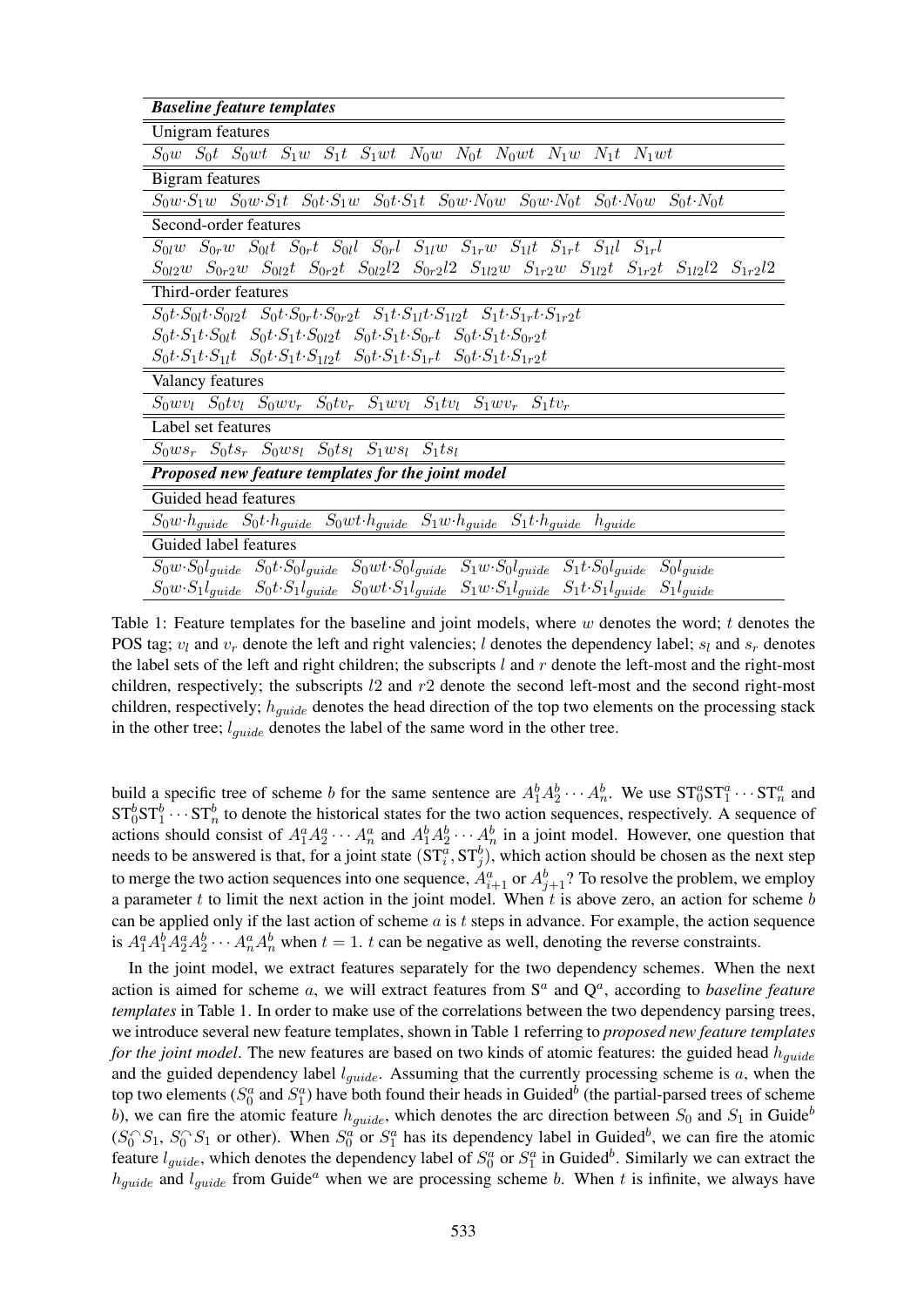the two atomic features, because the other tree is already parsed. Thus the proposed new features can be the most effective when  $t = \infty$  and  $t = -\infty$ . In other conditions, the other tree may not be ready for the new feature extracting. Similar to the baseline model, we use the beam-search decoding strategy to reduce the search space, and use the averaged perceptron with early-update to learn the feature weights.

We are especially interested in two cases of the joint models when t is infinite ( $t = \infty$  and  $t = -\infty$ ), where the tree of one specified scheme is always processed after the other tree is finished, because the new features can be most effectively exploited according to the above analysis. We assume that the first and second processing schemes are  $s_1$  and  $s_2$  respectively, to facilitate the below descriptions. We can see that the joint model behaves similarly to a pipeline reranking model, in optimizing scheme  $s_1$ 's parsing performances. First we get K-best (K equals the beam size of the joint model) candidates for scheme  $s_1$ , and then employ additional evidences from scheme  $s_2$ 's result, to rerank the K-best candidates, obtaining a better result. The joint model also behaves similarly to a pipeline feature-based stacking model (Li et al., 2012), in optimizing scheme  $s_2$ 's parsing performances. After acquiring the best result of scheme  $s_1$ , we can use it to generate guided features to parse dependencies of scheme  $s_2$ . Thus additional information from scheme  $s_1$  can be imported into the parsing model of scheme  $s_2$ . Different with the pipeline reranking and the feature-based stacking models, we employ a single model to achieve the two goals, making the interactions between the two schemes be better performed.

#### 4 Experiments

#### 4.1 Experimental Settings

In order to evaluate the baseline and joint models, we conduct experiments on English and Chinese data. For English, we obtain heterogeneous dependencies by the Yamada and the Stanford schemes, respectively. We transform the bracket constituent trees of English sentences into the Yamada dependencies with the Penn2Malt tool,<sup>1</sup> and into the Stanford dependencies with the Stanford parser version 3.3.1.<sup>2</sup> Following the standard splitting of PTB, we use sections 2-21 as the training data set, section 22 as the development data set, and section 23 as the final test data set. For Chinese, we obtain heterogeneous dependencies by the Zhang and the Stanford schemes, respectively. The Zhang dependencies are obtained by the Penn2Malt tool using the head rules from Zhang and Clark (2008), while the Stanford dependencies are obtained by the Stanford parser version 3.3.1 similar to English.

We use predicted POS tags in all the experiments. We utilize a linear-CRF POS tagger to obtain automatic POS tags for English and Chinese datasets.<sup>3</sup> We use a beam size of 64 to train dependency parsing models. We train the joint models with the Yamada or Zhang dependencies being handled on stack  $\mathrm{S}^a$  and queue  $\mathrm{Q}^a$ , and the <code>Stanford</code> dependencies being handled on stack  $\mathrm{S}^b$  and queue  $\mathrm{Q}^b$ , referring to Section 3. We follow the standard measures of dependency parsing to evaluate the baseline and joint models, including unlabeled attachment score (UAS), labeled attachment score (LAS) and complete match (CM). We ignore the punctuation words for all these measures.

#### 4.2 Development Results

#### 4.2.1 Baseline

Table 2 at the subtable "Baseline" shows the baseline results on the development data set. The performances of the Yamada scheme are better than those of the Stanford scheme. The UAS and LAS of the Yamada scheme are 92.83 and 91.73 respectively, while they are 92.85 and 90.49 for the Stanford scheme respectively. The results demonstrate that parsing the Stanford dependencies is more difficult than parsing the Yamada dependencies because of the lower performances of the Stanford scheme.

<sup>1</sup>http://stp.lingfil.uu.se/˜nivre/research/Penn2Malt.html.

<sup>&</sup>lt;sup>2</sup>The tool is available on http://nlp.stanford.edu/software/lex-parser.shtml. We use three options to perform the conversion: "-basic" and "-keepPunct", respectively.

<sup>&</sup>lt;sup>3</sup>The tagging accuracies are 97.30% on the English test dataset and 93.68% on the Chinese test dataset. We thank Hao Zhang for sharing the data used in Martins et al. (2013) and Zhang et al. (2013a).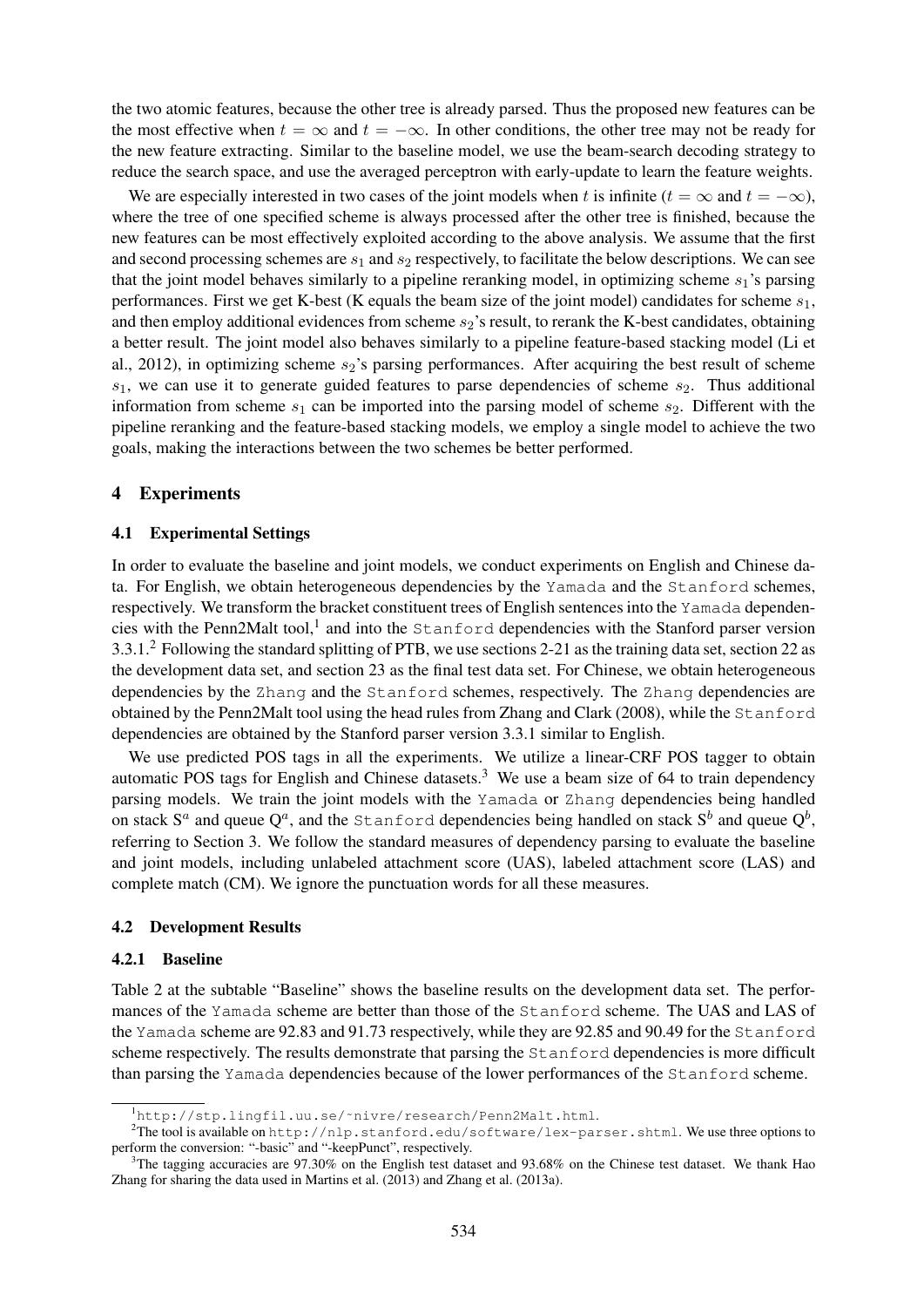| Model                                                       |            | Yamada |       |            | Stanford |           |  |  |  |  |
|-------------------------------------------------------------|------------|--------|-------|------------|----------|-----------|--|--|--|--|
|                                                             | <b>UAS</b> | LAS    | CМ    | <b>UAS</b> | LAS      | <b>CM</b> |  |  |  |  |
| <b>Baseline</b>                                             | 92.83      | 91.73  | 47.35 | 92.85      | 90.49    | 50.06     |  |  |  |  |
| The joint models,                                           |            |        |       |            |          |           |  |  |  |  |
| where the Yamada dependencies are processed with priority   |            |        |       |            |          |           |  |  |  |  |
| $t=1$                                                       | 92.65      | 91.55  | 46.35 | 93.11      | 90.75    | 50.24     |  |  |  |  |
| $t=2$                                                       | 92.65      | 91.57  | 46.71 | 93.15      | 90.77    | 50.59     |  |  |  |  |
| $t=3$                                                       | 92.82      | 91.74  | 47.12 | 93.19      | 90.82    | 50.76     |  |  |  |  |
| $t=4$                                                       | 92.89      | 91.78  | 47.35 | 93.27      | 90.93    | 51.29     |  |  |  |  |
| $t=\infty$                                                  | 93.04      | 92.01  | 48.65 | 93.52      | 91.15    | 52.59     |  |  |  |  |
| The joint models,                                           |            |        |       |            |          |           |  |  |  |  |
| where the Stanford dependencies are processed with priority |            |        |       |            |          |           |  |  |  |  |
| $t=-1$                                                      | 92.62      | 91.54  | 46.71 | 93.10      | 90.70    | 50.76     |  |  |  |  |
| $t=-2$                                                      | 92.50      | 91.41  | 46.18 | 93.06      | 90.74    | 51.12     |  |  |  |  |
| $t=-3$                                                      | 92.57      | 91.42  | 47.00 | 93.10      | 90.68    | 51.35     |  |  |  |  |
| $t=-4$                                                      | 92.74      | 91.60  | 47.41 | 93.15      | 90.72    | 51.29     |  |  |  |  |
| $t=-\infty$                                                 | 93.04      | 91.95  | 47.88 | 93.19      | 90.91    | 50.71     |  |  |  |  |

Table 2: The main results on the development data set of the baseline and proposed joint models.

#### 4.2.2 Parameter Tuning

The proposed joint model has one parameter  $t$  to adjust. The parameter  $t$  is used to control the decoding in a joint model, determining which kind of dependencies should be processed at the next step. In our joint model, if t is larger than zero, scheme  $a$  (the Yamada scheme) should be handled t steps in advance, while when t is smaller than zero, scheme b (the  $Stanford$  scheme) should be handled in advance. When the value of  $t$  is infinite, the dependency tree of one scheme is handled until the dependency tree of the other scheme is finished for a sentence.

As shown by Table 2, we have two major findings. First, the joint models are slightly better when t is above zero, by decoding with the Yamada scheme in advance. The phenomenon demonstrates that the decoding sequence is important in the joint parsing models. Second, no matter when t is above or below zero, the performances arrive at the peak when  $t$  is infinite. One benefit of the joint models is that we can use the correlations between different dependency trees, through the new features proposed by us. The new features can be the most effective when  $t$  is infinite according to the analysis Section 3. Thus this finding indicates that the new features are crucial in the joint models, since the ineffective utilization would decrease the model performances a lot. Actually, when the absolute value of t is small, the features can sometimes be fired and in some other times are not able to be fired, making the training insufficient and also inconsistent for certain word-pair dependencies when their distances can differ (when  $t = 1$  for example, the joint model can fire the new features only if the dependency distance equals 1). This would make the final model deficient, and can even hurt performances of the Yamada scheme.

According to the results on the development data set, we use the  $t = \infty$  for the final joint model, which first finishes the Yamada tree and then the Stanford tree for each sentence. Our final model achieves increases of 0.21 on UAS and 0.28 on LAS for the Yamada scheme, and increases 0.67 on UAS and 0.66 on LAS for the Stanford scheme.

## 4.2.3 Feature Ablation

In order to test the effectiveness of the proposed new features, we conduct a feature ablation experiment. Table 3 shows the results, where the mark "/wo" denotes the model without the new features proposed by us. For the Yamada scheme, losses of 0.15 on UAS and 0.21 on LAS are shown without the new features. While for Stanford scheme, larger decreases are shown by 0.57 on UAS and 0.58 on LAS, respectively. The results demonstrate the new features are effective in the joint model.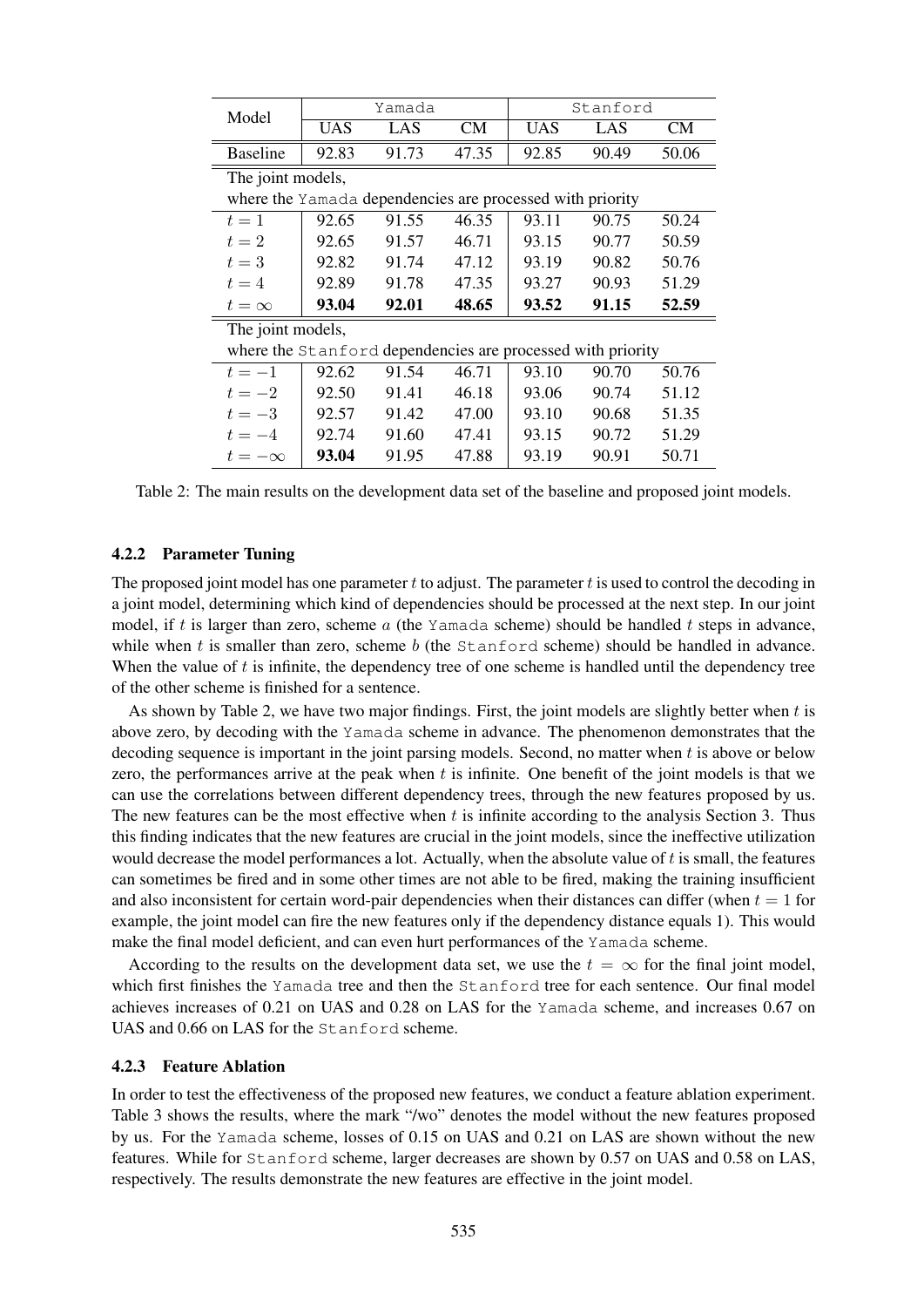| Model              |            | Yamada  |           | Stanford   |         |         |
|--------------------|------------|---------|-----------|------------|---------|---------|
|                    | <b>UAS</b> | LAS     | <b>CM</b> | <b>UAS</b> | LAS     | CМ      |
| Our joint model    | 93.04      | 92.01   | 48.65     | 93.52      | 91.15   | 52.59   |
| Our joint model/wo | 92.89      | 91.80   | 48.25     | 92.95      | 90.57   | 50.62   |
|                    | $-0.15$    | $-0.21$ | $-0.40$   | $-0.57$    | $-0.58$ | $-1.97$ |

| Model                     | Yamada |       |           | Stanford           |                    |           |  |
|---------------------------|--------|-------|-----------|--------------------|--------------------|-----------|--|
|                           | UAS    | LAS   | <b>CM</b> | <b>UAS</b>         | LAS                | <b>CM</b> |  |
| <b>Baseline</b>           | 92.71  | 91.67 | 47.48     | 92.72              | 90.61              | 47.76     |  |
| Our joint model           | 92.89  | 91.86 | 48.39     | $93.30^{\ddagger}$ | $91.19^{\ddagger}$ | 50.37     |  |
| Zhang and Nivre (2011)    | 92.9   | 91.8  | 48.0      |                    |                    |           |  |
| Rush and Petrov (2012)    |        |       |           | $92.7*$            |                    |           |  |
| Martins et al. (2013)     | 93.07  |       |           | $92.82*$           |                    |           |  |
| Zhang et al. $(2013a)$    | 93.50  | 92.41 |           | 93.64*             | 91.28*             |           |  |
| Zhang and McDonald (2014) | 93.57  | 92.48 |           | 93.71*/93.01**     | 91.37*/90.64**     |           |  |
| Kong and Smith (2014)     |        |       |           | $92.20**$          | $89.67**$          |           |  |

Table 3: Feature ablation results.

Table 4: The final results on the test data set, where the results with mark  $\ddagger$  demonstrates that the p-value is below 10−<sup>3</sup> using t-test. Our Stanford dependencies are slightly different with previous works, where the results with mark ∗ show the numbers for the Stanford dependencies from Stanford parser version 2.0.5 and the results with mark <sup>\*\*</sup> show the numbers for the Stanford dependencies from Stanford parser version 3.3.0.

## 4.3 Final Results

Table 4 shows our final results on the English test dataset. The final joint model achieves better performances than the baseline models for both the Yamada and the Stanford schemes, by increases of 0.18 on UAS and 0.19 on LAS for the Yamada scheme, and increases of 0.58 on UAS and 0.58 on LAS for the Stanford scheme. The results demonstrate that the interactions between the two dependency schemes are useful, and the joint model is superior to separately trained models in handling heterogeneous dependencies.

We compare our results with some representative previous work of dependency parsing as well. Zhang and Nivre (2011) is a feature-rich transition-based dependency parser using the arc-eager transition system. Rush and Petrov (2012), Zhang et al. (2013a) and Zhang and McDonald (2014) are state-of-the-art graph-based dependency parsers. Martins et al. (2013) and Kong and Smith (2014) report their results with the full TurboParser. TurboParser is also a graph-based dependency parser but its decoding algorithm has major differences with the general MST-style decoding.

## 4.4 Analysis

To better understand the joint model, we conduct analysis work on the Chinese development dataset. First, we make a comparison to see whether the consistent dependencies give larger increases by the joint model. As mentioned before, the consistent dependencies can be supported by different evidences from heterogeneous dependencies. We compute the proportion of the consistent dependencies (ignoring the dependency labels) between the Yamada and the Stanford dependencies, finding that 70.27% of the overall dependencies are consistent. Table 5 shows the comparison results. The joint model shows improvements for the consistent dependencies. However, it does not always show positive effectiveness for the inconsistent dependencies. The results support our initial motivation that consistent dependencies can benefit much in joint models .

We also make a comparison between the baseline and joint models with respect to dependency distance. We use the F-measure value to evaluate the performances. The dependency distances are normal-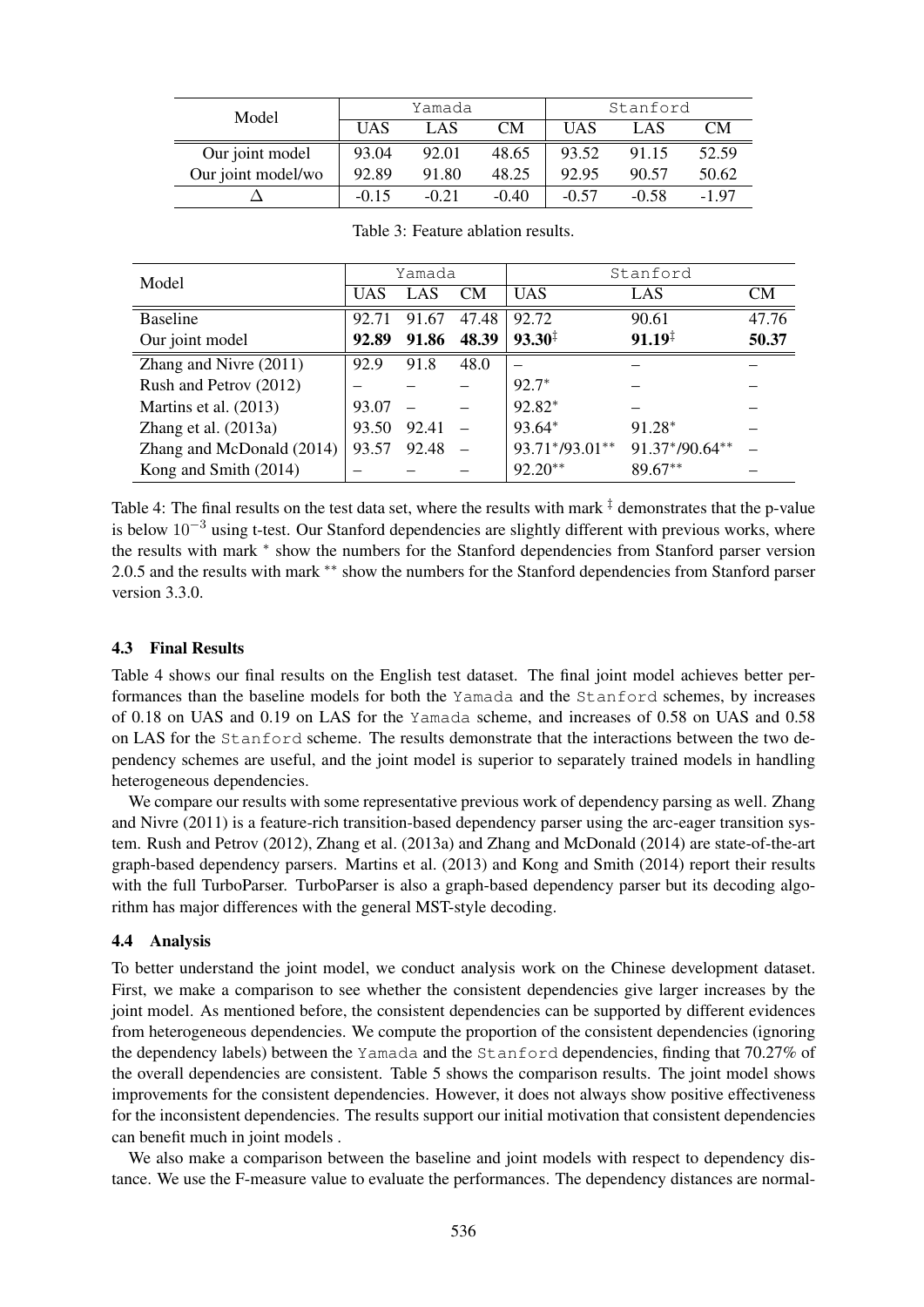|                 |            | Yamada  |              |         | Stanford   |         |              |         |
|-----------------|------------|---------|--------------|---------|------------|---------|--------------|---------|
|                 | Consistent |         | Inconsistent |         | Consistent |         | Inconsistent |         |
|                 | <b>UAS</b> | LAS     | UAS          | LAS     | UAS        | LAS     | UAS          | LAS     |
| <b>Baseline</b> | 93.43      | 92.39   | 91.44        | 90.17   | 93.74      | 91.35   | 90.75        | 88.47   |
| Our joint model | 93.81      | 92.85   | 91.21        | 90.02   | 94.58      | 92.15   | 91.01        | 88.78   |
|                 | $+0.38$    | $+0.46$ | $-0.23$      | $-0.15$ | $+0.84$    | $+0.80$ | $+0.36$      | $+0.31$ |

Table 5: Performances of the baseline and joint models by whether the dependencies are consistent across the Yamada and the Stanford schemes, where the bold numbers denote the larger increases by comparisons of consistent and inconsistent dependencies for each scheme.



Figure 3: F-measures of the two heterogeneous dependencies with respect to dependency distance.

ized to a max value of 7. Figure 3 shows the comparison results. We find that the joint model can achieve consistent better performances for the dependencies of different dependency distance, demonstrating the robustness of the joint model in improving parsing performances. The joint model performs slightly better for long-distance dependencies, which is more obvious for the Stanford scheme.

## 4.5 Parsing Heterogeneous Chinese Dependencies

Table 6 shows our final results on the Chinese test data set. For Chinese, the joint model achieves better performances with Stanford dependencies being parsed first. The final joint model achieves better performances than the baseline models for both the Zhang and the Stanford schemes, by increases of 1.13 on UAS and 0.99 on LAS for the Zhang scheme, and increases of 0.30 on UAS and 0.36 on LAS for the Stanford scheme. The results also demonstrate similar conclusions with the experiments on English dataset.

## 5 Related Work

Our work is mainly inspired by the work of joint models. There are a number of successful studies on joint modeling pipelined tasks where one task is a prerequisite step of another task, for example, the joint model of word segmentation and POS-tagging (Jiang et al., 2008; Kruengkrai et al., 2009; Zhang and Clark, 2010), the joint model of POS-tagging and parsing (Li et al., 2011; Hatori et al., 2011; Bohnet and Nivre, 2012), the joint model of word segmentation, POS-tagging and parsing (Hatori et

| Model           |             | Zhang              |       |       | Stanford |       |
|-----------------|-------------|--------------------|-------|-------|----------|-------|
|                 | <b>UAS</b>  | LAS                | CМ    | UAS   | LAS      | CМ    |
| <b>Baseline</b> | 79.07       | 76.08              | 27.96 | 80.33 | 75.29    | 31.14 |
| Our joint model | $80.20^{1}$ | $77.07^{\ddagger}$ | 30.10 | 80.63 | 75.65    | 31.20 |

Table 6: The final results on the test data set, where the results with mark  $\ddagger$  demonstrates that the p-value is below  $10^{-3}$  using t-test.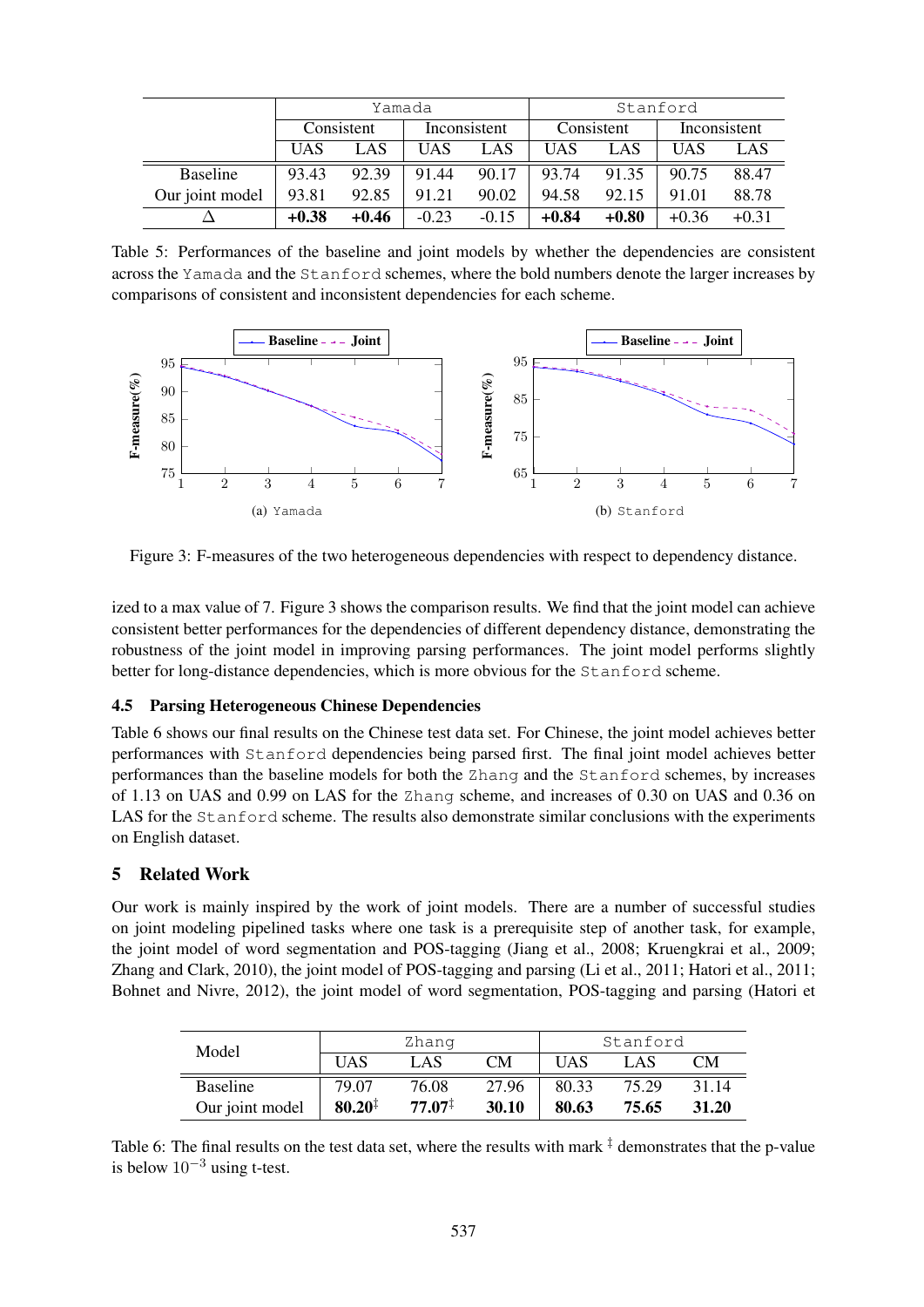al., 2012; Zhang et al., 2013b; Zhang et al., 2014), and the joint model of morphological and syntactic analysis tasks (Bohnet et al., 2013). In our work, we propose a joint model on parallel tasks, to parse two heterogeneous dependency trees simultaneously.

There has been a line of work on exploiting multiple treebanks with heterogeneous dependencies to enhance dependency parsing. Li et al. (2012) proposed a feature-based stacking model to enhance a specific target dependency parser with the help of another treebank. Zhou and Zhao (2013) presented a joint inference framework to combine the parsing results based on two different treebanks. All these work are case studies of annotation adaptation from different sources, which have been done for Chinese word segmentation and POS-tagging as well (Jiang et al., 2009; Sun and Wan, 2012). In contrast to their work, we study the heterogeneous annotations derived from the same source. We use a unified model to parsing heterogeneous dependencies together.

Our joint parsing model exploits a transition-based framework with global learning and beam-search decoding (Zhang and Clark, 2011), extended from a arc-standard transition-based parsing model (Huang et al., 2009). The transition-based framework is easily adapted to a number of joint models, including joint word segmentation and POS-tagging (Zhang and Clark, 2010), the joint POS-tagging and parsing (Hatori et al., 2012; Bohnet and Nivre, 2012), and also joint word segmentation, POS-tagging and parsing (Hatori et al., 2012; Zhang et al., 2013b; Zhang et al., 2014).

## 6 Conclusions

We studied the effectiveness of the correlations between different constituent-to-dependency schemes for dependency parsing, by exploiting these information with a joint model to parse two heterogeneous dependency trees simultaneously. We make a novel extension to a transition-based arc-standard dependency parsing algorithm for the joint model. We evaluate our baseline and joint models on both English and Chinese datasets, based on the Yamada/Zhang and the Stanford dependency schemes. Final results demonstrate that the joint model which handles two heterogeneous dependencies can give improved performances for dependencies of both schemes. The source code for the joint model is publicly available at http://sourceforge.net/projects/zpar/,version0.7.

#### Acknowledgments

We thank Yue Zhang and the anonymous reviewers for their constructive comments, and gratefully acknowledge the support of the National Basic Research Program (973 Program) of China via Grant 2014CB340503, the National Natural Science Foundation of China (NSFC) via Grant 61133012, 61170144 and 61370164.

#### References

- Bernd Bohnet and Joakim Nivre. 2012. A transition-based system for joint part-of-speech tagging and labeled non-projective dependency parsing. In *Proceedings of the EMNLP-CONLL*, pages 1455–1465, Jeju Island, Korea, July.
- Bernd Bohnet, Joakim Nivre, Igor Boguslavsky, Richard Farkas Filip Ginter, and Jan Hajic. 2013. Joint morpho- ´ logical and syntactic analysis for richly inflected languages. *TACL*, 1.
- Jinho D. Choi and Andrew McCallum. 2013. Transition-based dependency parsing with selectional branching. In *Proceedings of ACL*, pages 1052–1062, August.
- Michael Collins and Brian Roark. 2004. Incremental parsing with the perceptron algorithm. In *Proceedings of the ACL*, pages 111–118, Barcelona, Spain, July.
- Marie-Catherine de Marneffe and Christopher D. Manning. 2008. The Stanford typed dependencies representation. In *Coling 2008: Proceedings of the workshop on Cross-Framework and Cross-Domain Parser Evaluation*, pages 1–8, Manchester, UK, August.
- Jakob Elming, Anders Johannsen, Sigrid Klerke, Emanuele Lapponi, Hector Martinez Alonso, and Anders Søgaard. 2013. Down-stream effects of tree-to-dependency conversions. In *Proceedings of the NAACL*, pages 617–626, Atlanta, Georgia, June.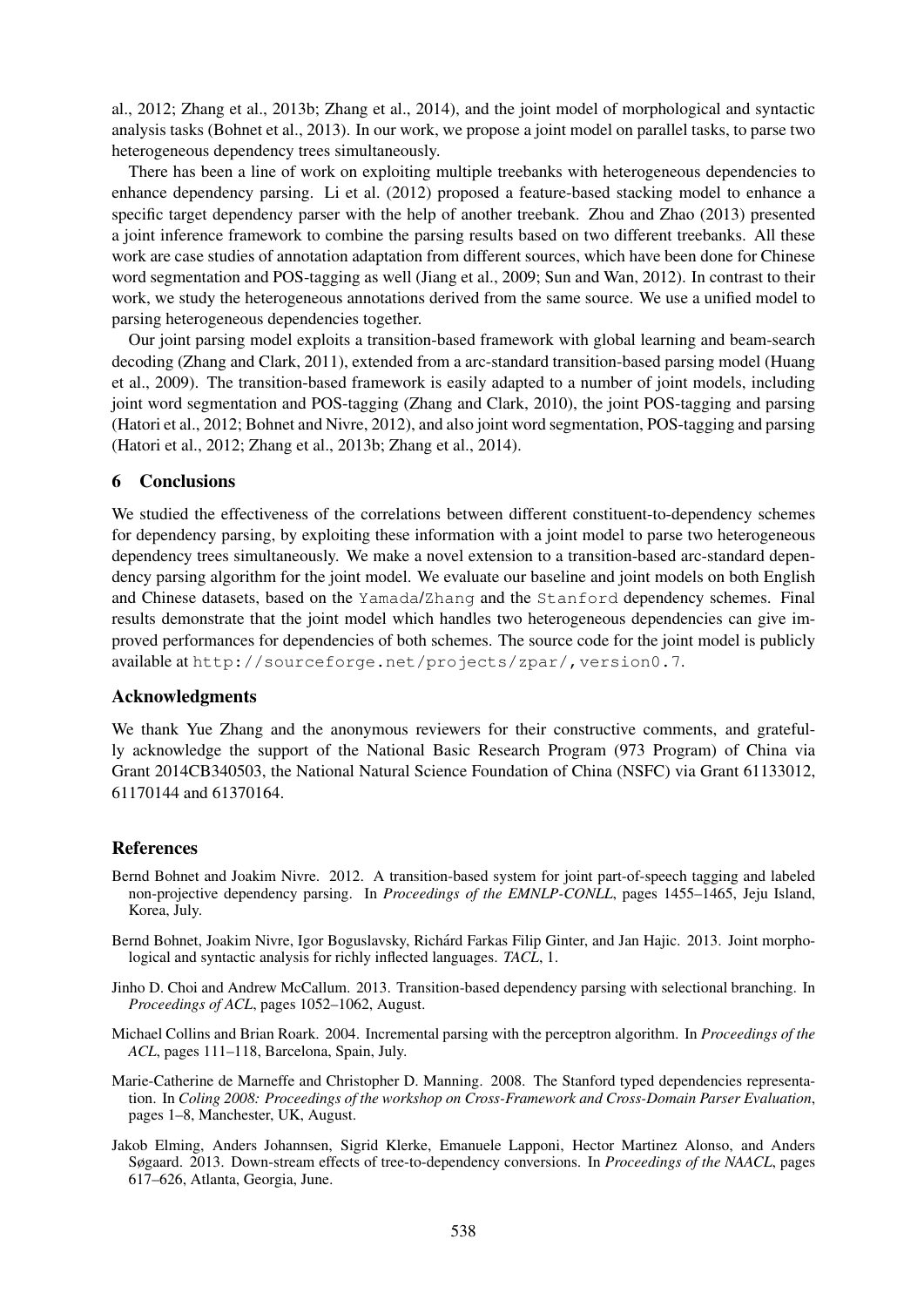- Jun Hatori, Takuya Matsuzaki, Yusuke Miyao, and Jun'ichi Tsujii. 2011. Incremental joint POS tagging and dependency parsing in Chinese. In *Proceedings of 5th IJCNLP*, pages 1216–1224, Chiang Mai, Thailand, November.
- Jun Hatori, Takuya Matsuzaki, Yusuke Miyao, and Jun'ichi Tsujii. 2012. Incremental joint approach to word segmentation, POS tagging, and dependency parsing in Chinese. In *Proceedings of the 50th ACL*, pages 1045– 1053, Jeju Island, Korea, July.
- Liang Huang, Wenbin Jiang, and Qun Liu. 2009. Bilingually-constrained (monolingual) shift-reduce parsing. In *Proceedings of the EMNLP*, pages 1222–1231.
- Wenbin Jiang, Liang Huang, Qun Liu, and Yajuan Lü. 2008. A cascaded linear model for joint Chinese word segmentation and part-of-speech tagging. In *Proceedings of ACL-08*, pages 897–904, Columbus, Ohio, June.
- Wenbin Jiang, Liang Huang, and Qun Liu. 2009. Automatic adaptation of annotation standards: Chinese word segmentation and POS tagging: a case study. In *Proceedings of the ACL-IJCNLP*, pages 522–530.
- Richard Johansson and Pierre Nugues. 2007. Extended constituent-to-dependency conversion for english. In *Proceedings of NODALIDA 2007*, Tartu, Estonia.
- Lingpeng Kong and Noah A Smith. 2014. An empirical comparison of parsing methods for stanford dependencies. *arXiv preprint arXiv:1404.4314*.
- Terry Koo and Michael Collins. 2010. Efficient third-order dependency parsers. In *Proceedings of the 48th Annual Meeting of the ACL*, pages 1–11.
- Canasai Kruengkrai, Kiyotaka Uchimoto, Jun'ichi Kazama, Yiou Wang, Kentaro Torisawa, and Hitoshi Isahara. 2009. An error-driven word-character hybrid model for joint Chinese word segmentation and POS tagging. In *Proceedings of the ACL-IJCNLP*, pages 513–521, Suntec, Singapore, August.
- Zhenghua Li, Min Zhang, Wanxiang Che, Ting Liu, Wenliang Chen, and Haizhou Li. 2011. Joint models for Chinese POS tagging and dependency parsing. In *Proceedings of the EMNLP*, pages 1180–1191, Edinburgh, Scotland, UK., July.
- Zhenghua Li, Ting Liu, and Wanxiang Che. 2012. Exploiting multiple treebanks for parsing with quasisynchronous grammars. In *Proceedings of the 50th ACL*, pages 675–684, Jeju Island, Korea, July.
- Andre Martins, Miguel Almeida, and Noah A. Smith. 2013. Turning on the turbo: Fast third-order non-projective turbo parsers. In *Proceedings of the 51st ACL*, pages 617–622, Sofia, Bulgaria, August. Association for Computational Linguistics.
- Ryan McDonald, Koby Crammer, and Fernando Pereira. 2005. Online large-margin training of dependency parsers. In *Proceedings of ACL*, number June, pages 91–98, Morristown, NJ, USA.
- Jens Nilsson, Sebastian Riedel, and Deniz Yuret. 2007. The CoNLL 2007 shared task on dependency parsing. In *Proceedings of the CoNLL Shared Task Session of EMNLP-CoNLL*, pages 915–932.
- Joakim Nivre. 2008. Algorithms for deterministic incremental dependency parsing. *Computational Linguistics*, 34(4):513–553.
- Alexander M Rush and Slav Petrov. 2012. Vine pruning for efficient multi-pass dependency parsing. In *Proceedings of the NAACL*, pages 498–507.
- Francesco Sartorio, Giorgio Satta, and Joakim Nivre. 2013. A transition-based dependency parser using a dynamic parsing strategy. In *Proceedings of the 51st ACL*, pages 135–144, Sofia, Bulgaria, August.
- Weiwei Sun and Xiaojun Wan. 2012. Reducing approximation and estimation errors for Chinese lexical processing with heterogeneous annotations. In *Proceedings of the 50th ACL*, pages 232–241, Jeju Island, Korea, July.
- Hiroyasu Yamada and Yuji Matsumoto. 2003. Statistical dependency analysis with support vector machines. In *Proceedings of IWPT*, volume 3.
- Yue Zhang and Stephen Clark. 2008. A tale of two parsers: Investigating and combining graph-based and transition-based dependency parsing. In *Proceedings of EMNLP*, pages 562–571, Honolulu, Hawaii, October.
- Yue Zhang and Stephen Clark. 2010. A fast decoder for joint word segmentation and POS-tagging using a single discriminative model. In *Proceedings of the EMNLP*, pages 843–852, Cambridge, MA, October.